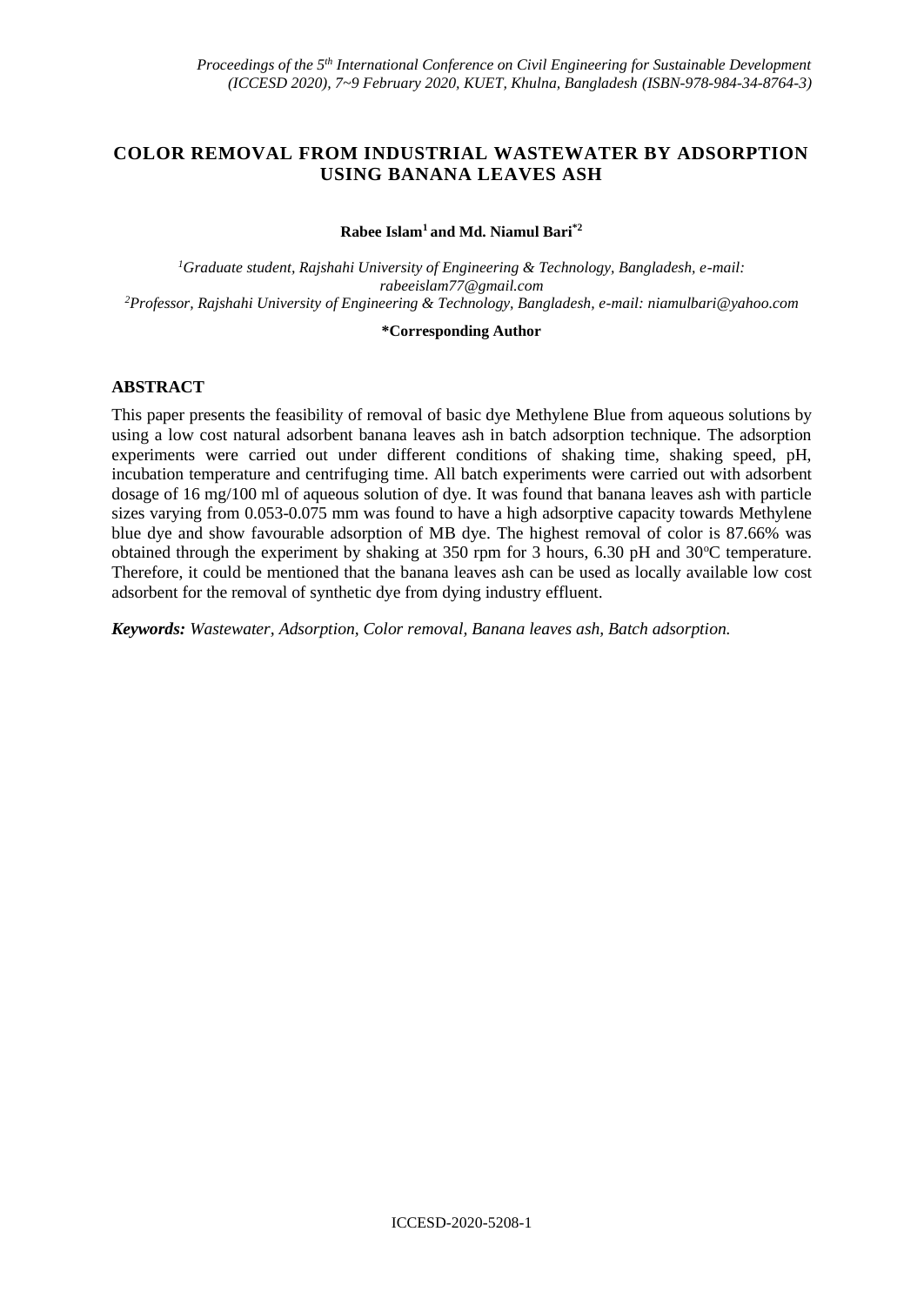*5 th International Conference on Civil Engineering for Sustainable Development (ICCESD 2020), Bangladesh*

### **1. INTRODUCTION**

During the last few decades the mobility and distribution of dyes in water have been studied extensively due to their toxic effects to humans, animals, plants and the aquatic organisms. Many of the industries, such as dyestuffs, textile, paper, leather, foodstuffs, cosmetics, rubber and plastics are using enormous quantity of synthetic dyes in order to give colour for their products and consume substantial volumes of water. It is estimated that there are about 10,000 different commercial dyes and pigments exist and over  $7x10<sup>5</sup>$  tones of synthetic dyes are produced annually world-wide (Shitu and Ibrahim, 2014). Approximately 40,000 tonnes of dyes out of roughly 450,000 tonnes in total production are not used but discharged into wastewaters. A large variety of dyestuffs is available under the categories of acid, basic, reactive, direct, disperse, sulphur and metallic dyes. Textile and dyeing industry are among important sources for the continuous pollution of the aquatic environment. Because they produce approximately 5% of them, end up in effluents. The textile and dyeing industries effluents are discarded into rivers, ponds and lakes; they affect the biological life various organisms.

Dye-containing effluents are undesirable wastewaters because they contain high levels of chemicals, suspended solids, and toxic compounds. Colour causing compounds can react with metal ions to form substances which are very toxic to aquatic flora and fauna and cause many water borne diseases. The color is the first contaminant to be recognized in wastewater. Effluents with small amounts of dye can cause local environmental problems and at the same time might significantly affect the aquatic life, leading to decrease growth of bacteria and hence decreasing the bio-degradation of impurities in water. The release of untreated colored wastewater into the ecosystem can seriously be damaging to the receiving water bodies. The presence of even very small amounts of dyes in water (less than 1ppm for some dyes) is highly visible and undesirable (Banat, et al, 1996). Because of their synthetic and toxic nature, dyes have a severe impact on human health, causing many problems, such as allergies, dermatitis, skin irritation, caner and mutations (Nasuha, et al., 2010). Hence, it is necessary to treat the industrial effluents to reduce the concentration of color prior to its release into environment.

Various methods of dye/color removal such as aerobic and anaerobic microbial degradation, coagulation, and chemical oxidation, membrane separation process, electrochemical, dilution, filtration, flotation, softening, adsorption and reverse osmosis have been proposed from time to time. The advantages and disadvantages of each method have been extensively reviewed (Lorenc et al., 2007; Cooper, 1993). However, all of these methods suffered with one or more limitation and none of these were successful in removing color from the wastewater completely. Although biological treatment processes remove biochemical oxygen demand (BOD), chemical oxygen demand (COD) and suspended solids (SS) to some extent, they are largely ineffective in removing color from wastewater because most of these are toxic to the organisms used in the process. The coagulation process effectively decolorizes insoluble dyes but fails to work well with soluble dyes. Photochemical degradation in aqueous solution is likely to progress slowly because synthetic dyes are in principle designed to possess a high stability to light. Accordingly, the removal of dyes from effluent in an economic fashion remains a major problem. The convectional biological treatment process is not very effective in treating a dyes wastewater, due to low biodegradation of dyes. However, these processes were very expensive and could not be effectively used to treat the wide range of dyes waste (Garg and Babu, 2003).

Many of the methods are available for the removal of pollutants from water, of these methods, adsorption technique is a most versatile and widely used technique (Gupta et al, 2009), because of its inexpensive nature and ease of use. It is an effective method of lowering the concentration of dissolved dyes in the effluent resulting in color removal. Adsorption systems are rapidly gaining prominence as treatment processes that produce good quality effluents that are low in concentration of dissolved organic compounds such as dyes. The process of adsorption has an edge over the other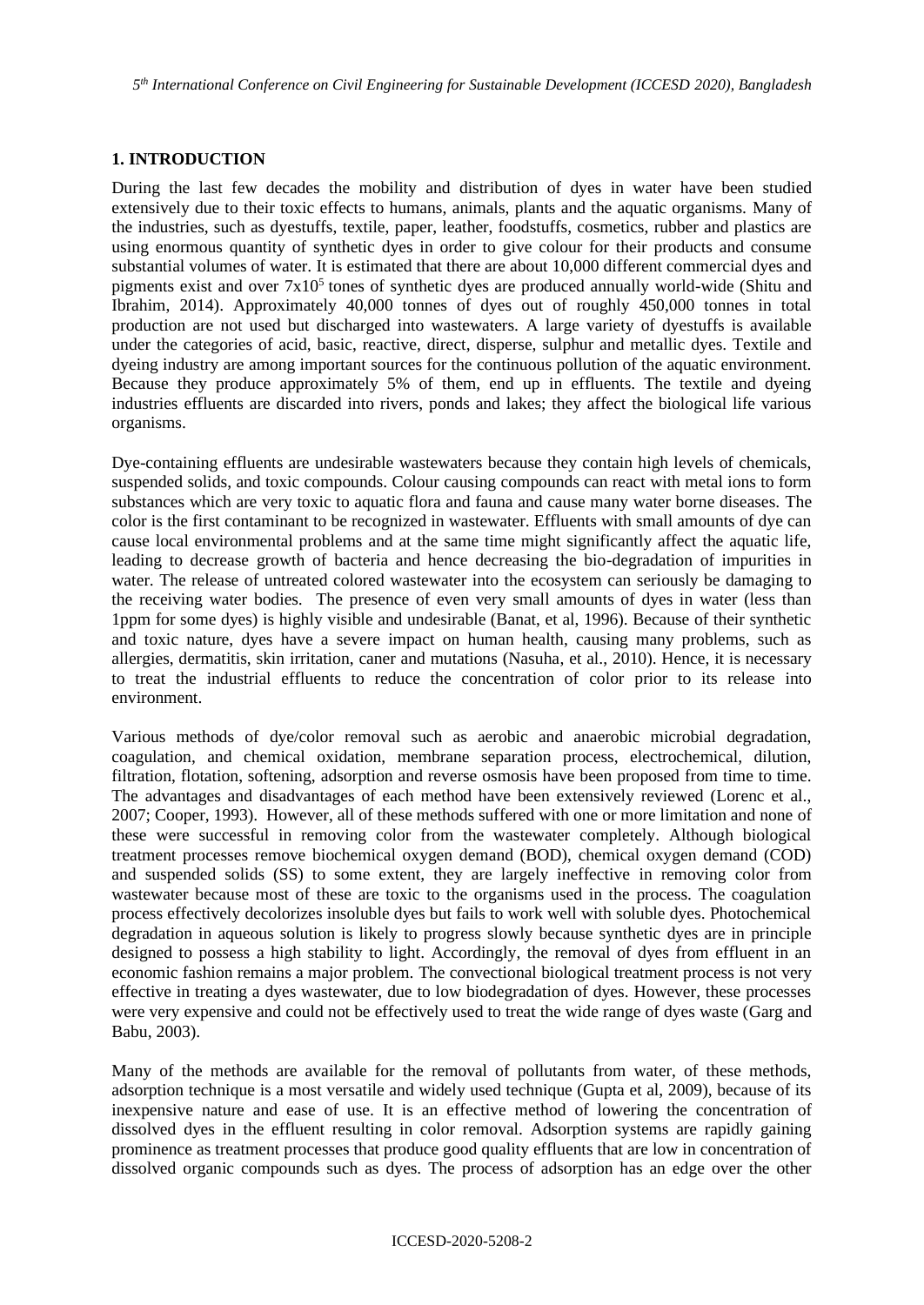methods due to its sludge free clean operation and completely removed dyes even from the diluted solution (Malik, 2003). Activated carbon (powdered or granular) is extensively used as an adsorbent due to its high level of effectiveness and has excellent adsorption efficiency for the organic compound, extended surface area, micro porous structure, high capacity and high degree of reactivity. However, commercially available activated carbons are very expensive (Malik, 2003). This has led many researchers to search for inexpensive and locally available adsorbents so that the process can become economically feasible.A wide variety of low cost material such as Wool Fiber and Cotton Fiber, Banana pith (Namasivayam, and Kanchana, 1993; Namasivayam, et al., 1993), Biogas residual slurry (Namasivayam and Yamuna, 1992a,b), Carbonized coir pith (Namasivayam, et al, 2001a,b), Coir pith (Namasivayam. and Kavitha, 2002), Hardwood (Asfour, et al, 1985), Mahogany sawdust, rice husk (Namasivayam, et al, 1992b), Parthenium hysterophorus (Rajeshwarisivaraj and Subburam, 2002), Neem (*AzadirachtaIndica*) husk (Alau, et al, 2010), Rice husk (Singh and Srivastava, 2001), Silk cotton hull, coconut tree sawdust (Kadirvelu, et al, 2003), Gypsum (Rauf, et al, 2009), Tamarind Fruit Shell (Saha, 2010) are used as low cost alternatives to activated carbon. The development of low cost alternative adsorbent has been the focus of recent research.

Here, the use of banana leaves ash as an adsorbent for the removal of a basic dye, Methylene Blue, is proposed. Banana leaf is a naturally occurring substance which is locally available in plenty of Bangladesh; when it is burnt to a suitable temperature, turns into ashes. Therefore, this study focuses on exploring the potential adsorbent from banana leaves ash for the removal of colorfrom aqueous solution of Methylene Blue dye through adsorption batch studies. Therefore, the main aim of the study is to find the influence of different parameters; such as shaking time, shaking speed, pH of solution, incubation temperature and centrifuging time on adsorption for color removal from MB dye solution.

## **2. METHODOLOGY**

## **2.1 Material Collection and Preparation of Adsorbent**

A lot of agricultural products and byproducts are producing throughout the year abundantly in Bangladesh. In this study, locally available Banana leaves are collected from locality of Rajshahi city, Bangladesh. The collected banana leaves are completely dried under the sun shine and burnt to obtain ash in present of oxygen. The powdered banana leaves ash is sieved through sieve no. 200 to get the desired particle size in between 0.053-0.075 mm of adsorbent. The sample is stored in air tight container. Physical characteristics of banana leaf and its ash are presented in Table 1.

| Ash content of leaf | <b>Bulk density</b> | Dry density $(g/cm^3)$ | <b>Moisture content</b> | <b>Particle size</b> |
|---------------------|---------------------|------------------------|-------------------------|----------------------|
| $\mathcal{O}(6)$    | $(g/cm^3)$          |                        | $($ %)                  | (mm)                 |
| 5.13                | ).303               | 0.282                  | 7.41                    | $0.053 - 0.075$      |

Table 1: Characteristics of banana leaf and its ash

## **2.2 Preparation of Dye Solution**

Methylene blue was purchased from scientific store, Rajshahi, Bangladesh. An accurately measured quantity (10 mg) of dye was dissolved in 1000 ml distilled water to prepare the solution for experimental analysis. The stock solution of dye is preserved in refrigerator below the temperature of 4°C for conducting the laboratory scale treatment experiment.

## **2.3 Experimental Design**

Five important process parameters shaking time, shaking speed, pH, incubation temperature and centrifuging time were selected from literature which could influence the removal of color from aqueous solution through adsorption process. Methylene Blue aqueous solution of 100 ml was taken in a beaker and required adsorbent dose of 16 mg was added with the solution according to Bari and Sultana (2016). The varying pH level was adjusted by using HCl and NaOH solution. Colour removal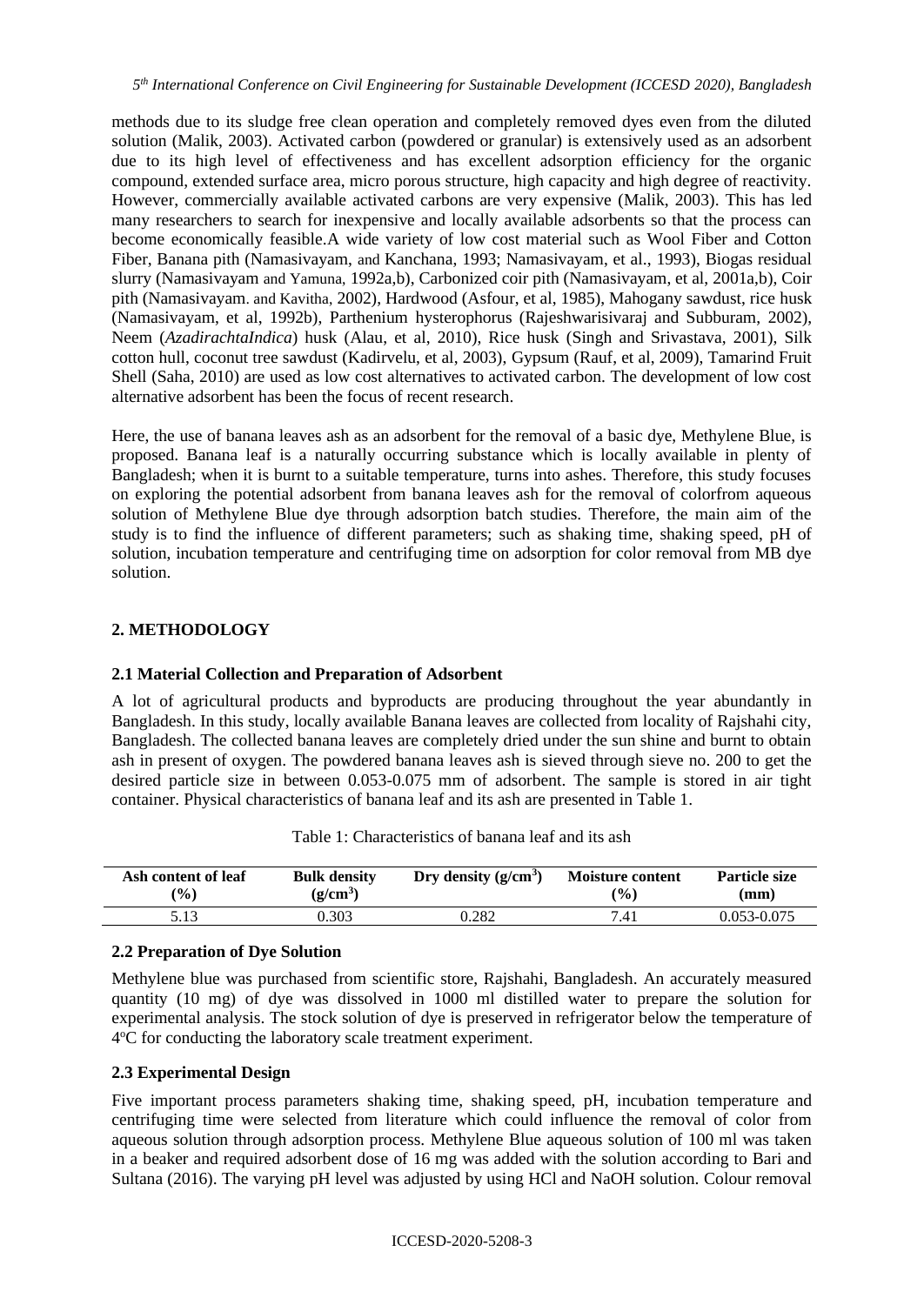*5 th International Conference on Civil Engineering for Sustainable Development (ICCESD 2020), Bangladesh*

efficiency from aqueous solution of methylene blue is expressed in terms of percentage. All experiments were conducted in triplicate and average was taken. The experimental design is shown in Table 2.

| <b>Parameters</b>                            | Variation                         | <b>Fixed parameters</b>                           |
|----------------------------------------------|-----------------------------------|---------------------------------------------------|
| Shaking time (min)                           | 15, 30, 45, 60, 75, 90, 105, 120, | Shaking speed: 200 rpm; Temp: 30 °C; $p^H$ =      |
|                                              | 135 and 150.                      | 6.30                                              |
| Shaking speed (rpm)                          | 150, 200, 250, 300 and 350.       | Shaking time: 3 hours; $p^H = 6.30$ , Temp: 30 °C |
| $\mathbf{p}$ H                               | 5.30, 6.30, 7.30, 8.30 and 9.30   | Shaking speed: 200 rpm; Shaking time: 3           |
|                                              |                                   | hours; Temp: $30^{\circ}$ C                       |
| Incubation temperature                       | 20, 30, 40, 50 and 60             | Shaking speed: 200 rpm; Shaking time: 3           |
| $(^{\circ}C)$                                |                                   | hours; $p^H = 6.30$                               |
| Centrifuging time (min) $3, 6, 9, 12$ and 15 |                                   | Shaking speed: 200 rpm; Shaking time: 3           |
|                                              |                                   | hours; $p^H = 6.30$ ; Temp: 30 °C                 |

## **3. RESULTS AND DISCUSSION**

The experiment for the color removal from aqueous solution, Methylene blue is carried out following batch adsorption process with five different varying parameters of shaking time, shaking speed, P<sup>H</sup>, incubation temperature and centrifuging time. The absorbent dose is kept constant as 16 mg/100 ml of solution. The highest efficient parameter is selected from the batch experiment. The experimental results are presented and discussed in following sections.

## **3.1 Effect of Shaking Time**

The shaking time of adsorbent with colored aqueous solution is one of the important parameters for the removal of color. Orbital rotary shaker was used to facilitate the intimate contact of adsorbent with dye solution. The contact time was varied at ten levels from 15 minutes to 150 minutes. The adsorbent dose was used of 16 mg/100 ml and shaking speed was maintained at 200 rpm. The experiment was carried out at natural solution of pH measured at 6.30. The results are presented in Figure 1.



Figure 1: Effect of shaking time on removal of color from aqueous solution

The Figure 1 shows that the color removal efficiency is gradually increasing with the increase of shaking time. It can be said that the active surfaces of adsorbent are coming in intimate contact with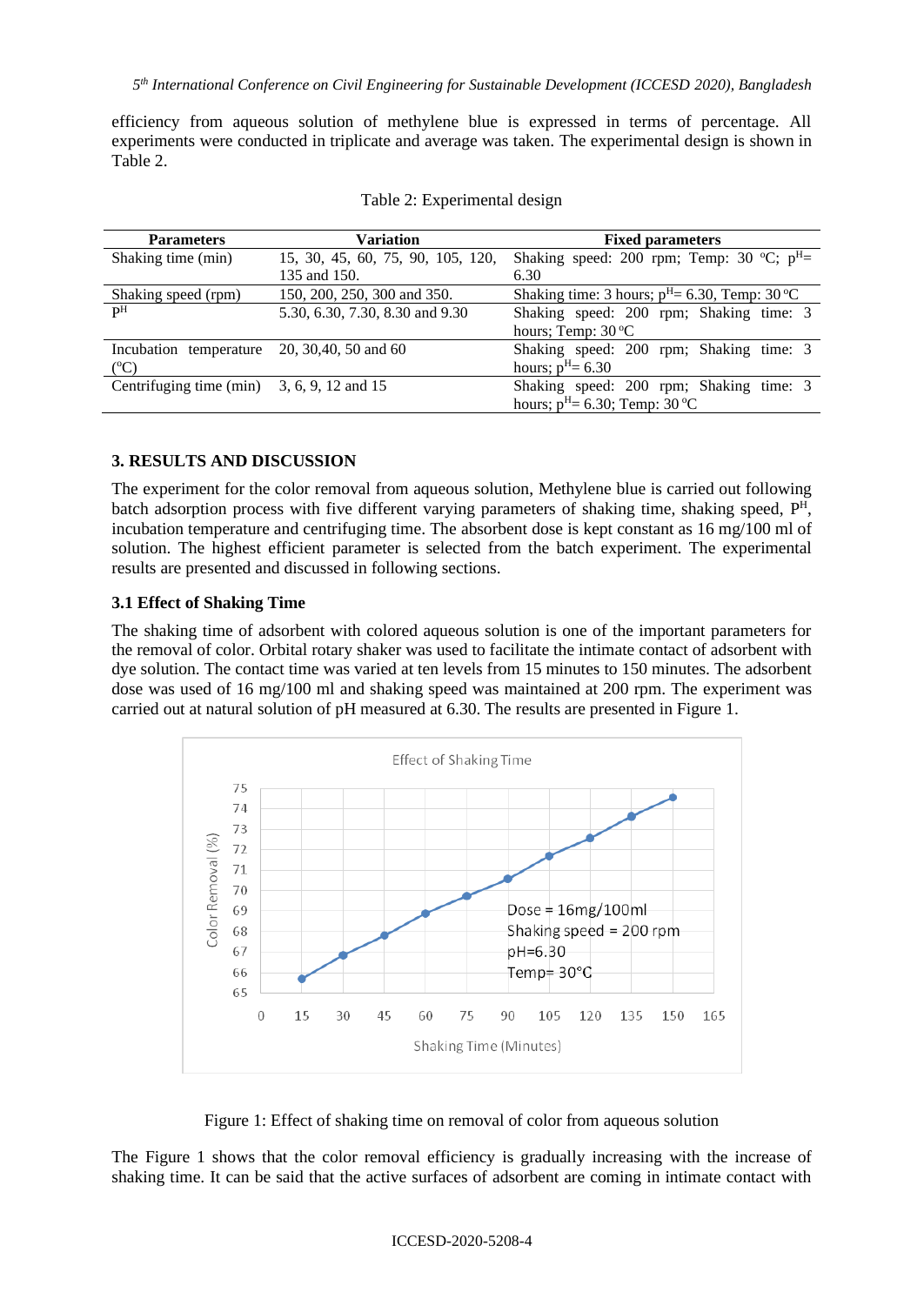the color particles those are gradually adsorbed on the surface. However, the removal was not reached to the equilibrium state within the experimental duration. It is evident that more contact time is required to reach in equilibrium. Moreover, though the experiment was not reached to the equilibrium, it is clear from the result that shaking time plays an important role in color removal.

### **3.2 Effect of Shaking Speed**

Shaking speed is very important factor for influencing adsorption or de-adsorption of dye particle with adsorbent. The shaking speed is one of the mass transfer parameter in the bio-sorption phenomenon, influencing the distribution of the solute in the bulk solution and formation of the external boundary film (Khodaie, et al., 2013; Farah and El-Gendy, 2013). The speed was varied from 150 rpm to 350 rpm at five levels. The average results are presented by plotting in Figure 2. The removal of color increases with the increase of mixing speed and the highest removal of about 87.66% was found at 350 rpm speed.



Figure 2: Effect of shaking speed on removal of color from aqueous solution

## **3.3 Effect of pH**

The pH is the most important factor affecting the adsorption process. The actual pH of the solution was recorded as 6.30. The pH was varied from 5.30 to 9.30 with five levels set for this experiment. The obtained results of color removal are presented in Figure 3. The removal of color was induced with lowering of pH and increased with rising of pH from 6.3. The color removal was obtained of 65.50% at pH of 5.30 and the highest of 80.67% at pH of 9.30.



Figure 3: Effect of pH on removal of color from aqueous solution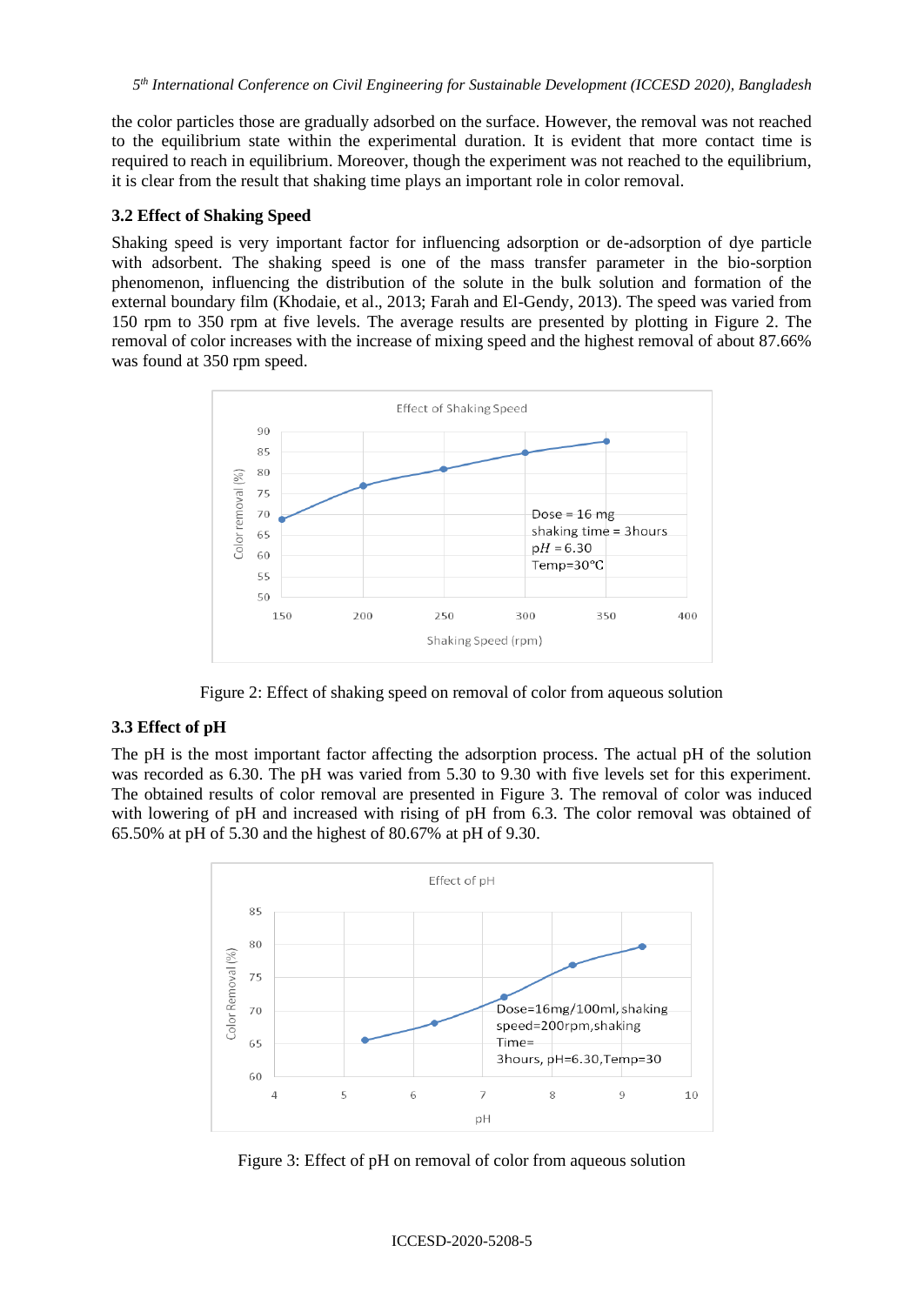### **3.4 Effect of Incubation Temperature**

To observe any of variation of temperature on removal efficiency of color with locally available selected adsorbent, aqueous dye solution with adsorbent was incubated at varying temperature of 20℃, 30℃, 40℃, 50℃ and 60℃. The effect of variation of incubation temperature is presented in Figure 4. It was observed from the experiment that the removal of color decreased with the increase of incubation temperature.



Figure 4: Effect of incubation temperature on removal of color from aqueous solution

## **3.5 Effect of Centrifuging Time**

Centrifuging was used to separate the solid and liquid phase from aqueous solution methylene blue with adsorbent in order to determine the percentage of color removal from aqueous solution. The effects of centrifuging time on the removal of dyes are illustrated in Figure 5. From the experimental results, it can be seen that the percentage of color removal is increased with the centrifuging time. The color removal increased from 69.22% to 82.40% with 12 minutes of centrifuging at 9000 rpm. This indicates that the removal efficiency is higher as the centrifuging time is prolonged until equilibrium is reached. Moreover, color removal efficiency was reduced at 15 minutes of centrifuging time.



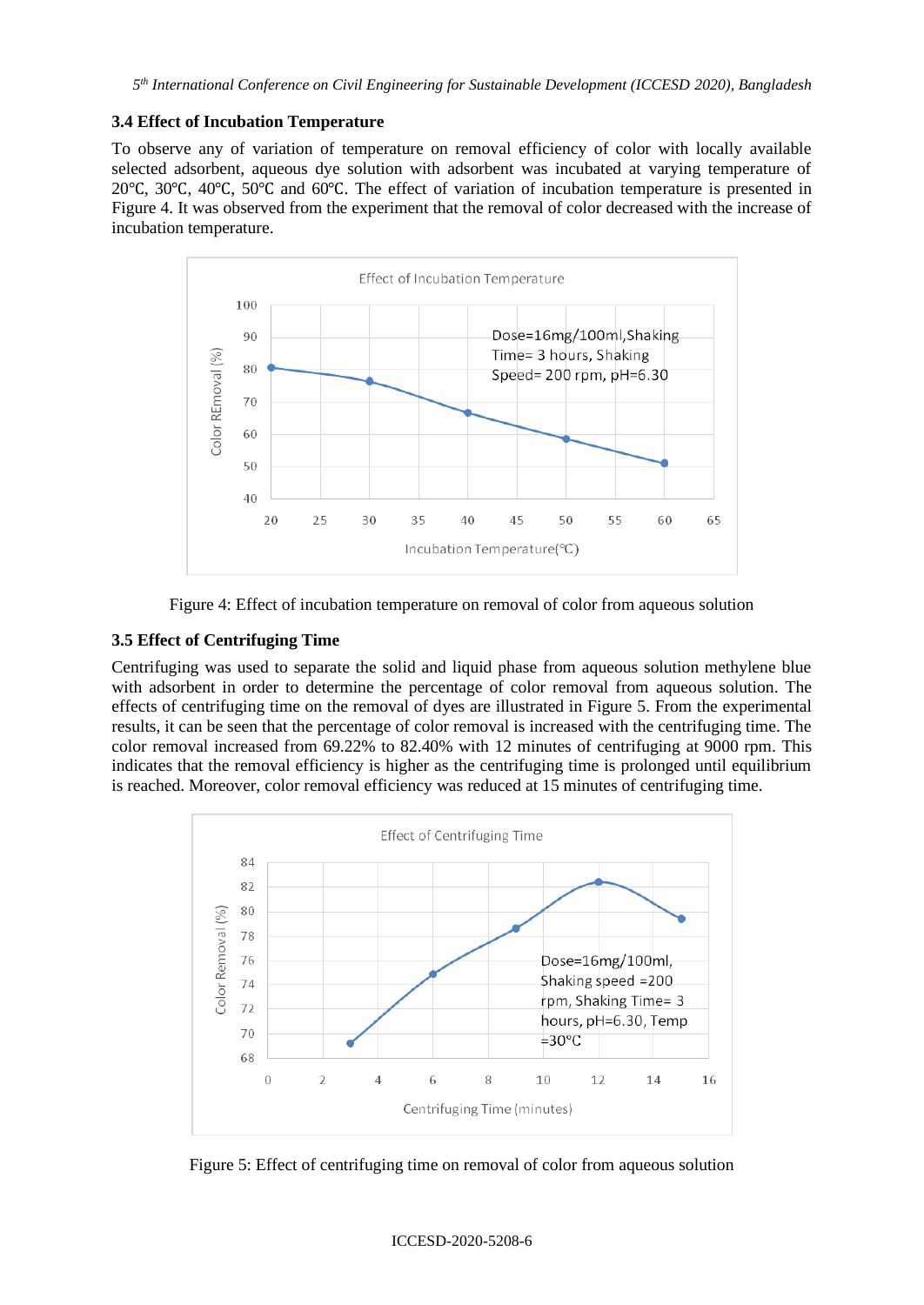### **4. CONCLUSIONS**

Dying industries are producing huge quantity of effluent containing synthetic dye elements. Indiscriminately this colored wastewater is reaching to the environment and polluting the environment that becomes threat to the flora and fauna. Dye wastewater effluent is one of the major contributors to a variety of water pollution problems. Various measures and scientific techniques have been taken for the removal of dyes from wastewater. Adsorption technique has been used in this study and tried to develop a protocol for the removal of dye elements from the colored wastewater by using a locally available low-cost material banana leaves ash as adsorbent. Five parameters, shaking time, shaking speed,  $p<sup>H</sup>$ , incubation temperature and centrifuging time were considered as the controlling factors. The highest color removal of 87.66% was achieved at shaking speed of 350 rpm for 3 hours, incubation temperature of  $20^{\circ}$ C, pH of 9.3 and centrifuging time of 12 minutes at 9000 rpm while particle size of banana leaves ash was maintained between 0.053-0.075 mm. Therefore, inexpensive and widely available banana leaves ash can be used as potential adsorbent for the removal of color from effluent discharges from dying and textile industry.

## **REFERENCES**

- Alau, K.K., Gimba, C.E., Kagbu, J.A. (2010). "Removal of Dye from Aqueous Solution using Neem (AzadirachtaIndica) Husk as Activated Carbon. Archives of Applied Science Research, 2(5), 456- 461.
- Asfour, H.M., Fadali, O.A., Nassar, M.M., El-Geundi, M.S. (1985). "Equilibrium studies on adsorption of basic dyes on hardwood." Journal of Chemical Technology and Biotechnology, 35(1), 21-27.
- Banat I.M., Nigam P., Singh D., Marchant R. (1996). "Microbial Decolorization of Textile Dye Containing Effluents: A review", Bioresour. Technol., 58, 217–227.
- Bari, M.N. and Sultana, A. (2016). "Selection of potential absorbent from locally available materials for the removal of color from the industrial wastewater". Proceedings of the 3rd International Conference on Civil Engineering for Sustainable Development (ICCESD-2016), 12~14 February 2016, KUET, Khulna, Bangladesh.
- Farah, J.Y. and El-Gendy, N.S. (2013). Performance, kinetics and equilibrium in biosorption of anionic dye Acid Red 14 by the waste biomass of Saccharomyces cerevisiae as a low-cost biosorbent. Turkish Journal of Engineering & Environmental Sciences. 37: 146 - 161
- Garg, V.K., Gupta, R., Yadav, A.B., Kumar, R. (2003). "Dye removal from aqueous solution by adsorption on treated sawdust". Biore-source Technology 89(2), 121–124.
- Gupta S, Babu BV. (2009). "Modeling, simulation, and experimental validation for continuous Cr(VI) removal from aqueous solutions using sawdust as an adsorbent". Biores Technol 100(23):5633-40.
- Kadirvelu, K., Kavipriya, M., Karthika, C., Radhika, M., Vennilamani, N., Pattabhi, S. (2003). "Utilization of various agricultural wastes for activated carbon preparation and application for the removal of dyes and metals ions from aqueous solutions".Bioresource Technology, 87(1), 129- 132.
- Khodaie, M., Ghasemi, N., Moradi, B. and Rahimi, M. (2013). "Removal of Methylene Blue from Wastewater by Adsorption onto ZnCl<sup>2</sup> Activated Corn Husk Carbon Equilibrium Studies". Journal of Chemistry, Article ID 383985, 6 pages.<http://dx.doi.org/10.1155/2013/383985>
- Lorenc-Grabowska, E., & Gryglewicz, G. (2007). "Adsorption characteristics of Congo Red on coalbased mesoporous activated carbon". Dyes Pigments, 74, 34–40.
- Malik, P. K. (2003). "Use of activated carbons prepared from sawdust and rice-husk for adsorption of acid dyes: a case study of acid yellow 36," Dyes and Pigments, vol. 56, no. 3, pp. 239-249.
- Namasivayam, C. and Kavitha, D. (2002). "Removal of Congo Red from water by adsorption on to activated carbon prepared from coir pith, an agricultural solid waste." Dyes Pigments, 54(1), 47- 58.
- Namasivayam, C. and Yamuna, R.T. (1992a). "Removal of Rhodamine-B by biomass slurry from aqueous solution. Water Air and Soil pollution, 65(1-2), 133-139.
- Namasivayam, C. and Yamuna, R.T. (1992b). "Removal of Congo Red from aqueous solution by biomass slurry." Journal of Chemical Technology and Biotechnology, 53(2), 153-157.